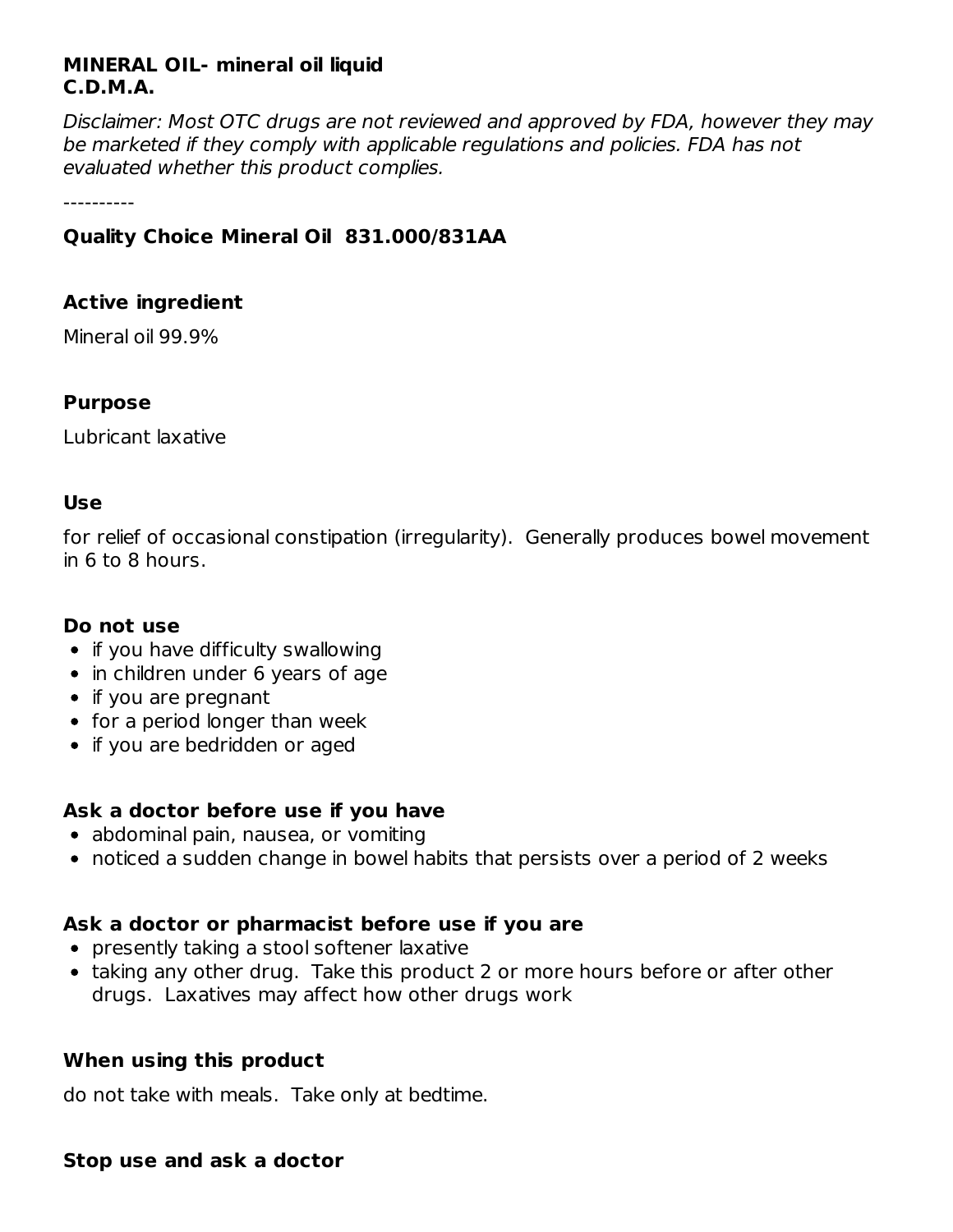if you have rectal bleeding or failure to have a bowel movement after use. These could be signs of a serious condition.

## **If breast feeding**

ask a health professional before use

#### **Keep out of reach of children.**

in case of overdose, get medical help or contact a Poison Control Center right away.

#### **Directions**

- do not take with meals
- take only at bedtime
- may be taken as a single daily dose or in divided doses

adults and children 12 years of age and over - 1 to 3 Tablespoons (15 - 45 mL) maximum 3 Tablespoons (45 mL) in 24 hours

children 6 to under 12 years of age - 1 to 3 teaspoons (5 - 15 mL) maximum 3 teaspoons (15 mL) in 24 hours

children under 6 years of age - do not use, consult a doctor

#### **Other information**

keep tightly closed. Protect from sunlight.

#### **Inactive ingredients**

mixed tocopherols (added as a stabilizer)

## **Questions?**

800-935-2362 Distributed by C.D.M.A., Inc. 43157 W 9 Mile Rd, Novi, MI 48375 www.qualitychoice.com Questions: 800-935-2362

## **principal display panel**

SEALED WITH PRINTED FOIL UNDER CAP FOR YOUR PROTECTION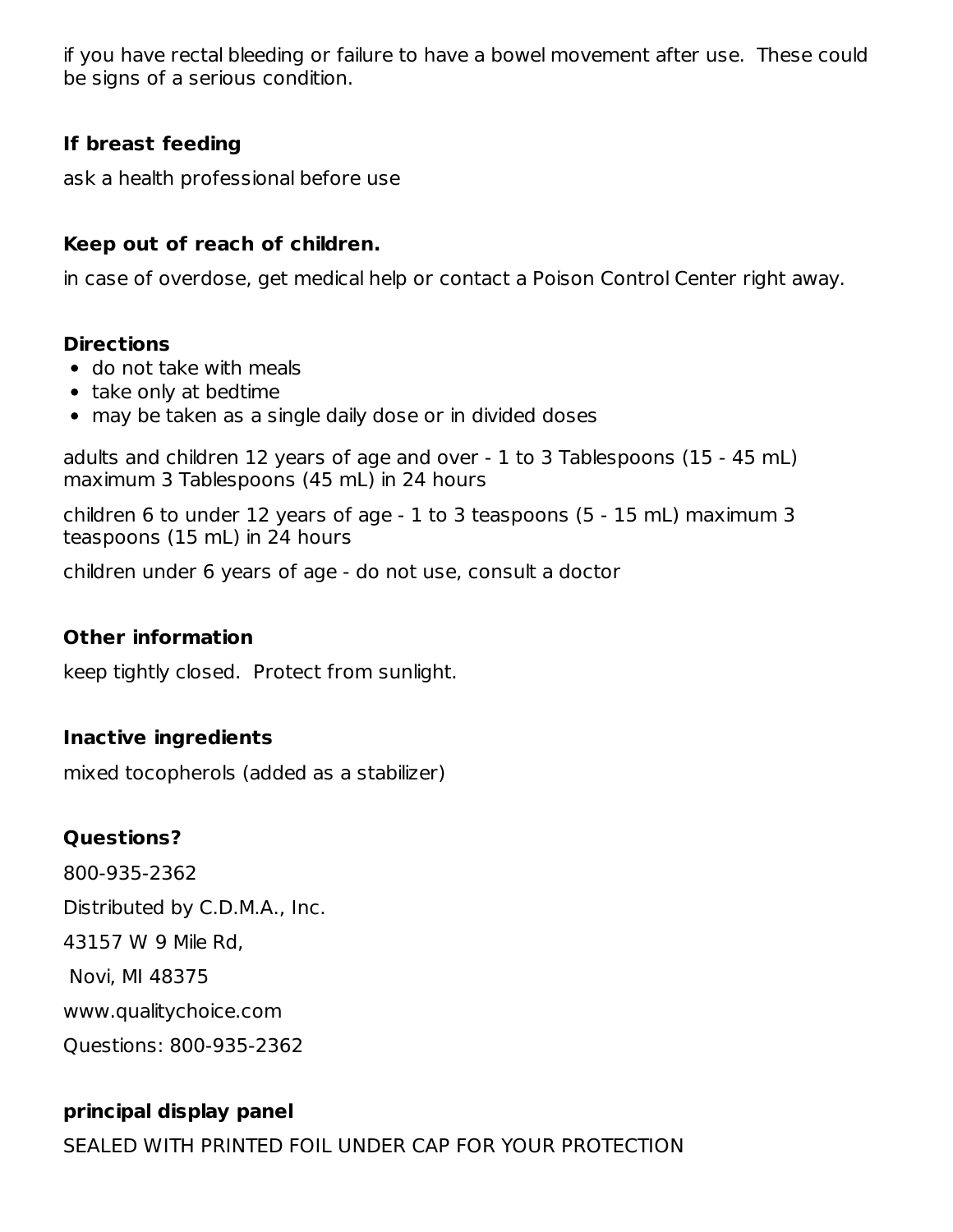QC QUALITY **CHOICE** Mineral OIl U.S.P. Lubricant Laxative For Relief of Occasional Constipation Odorless - Tasteless - Colorless 16 FL OZ (473 mL)



| <b>MINERAL OIL</b><br>mineral oil liquid |                |                           |               |  |  |  |
|------------------------------------------|----------------|---------------------------|---------------|--|--|--|
| <b>Product Information</b>               |                |                           |               |  |  |  |
| <b>Product Type</b>                      | HUMAN OTC DRUG | <b>Item Code (Source)</b> | NDC:63868-831 |  |  |  |